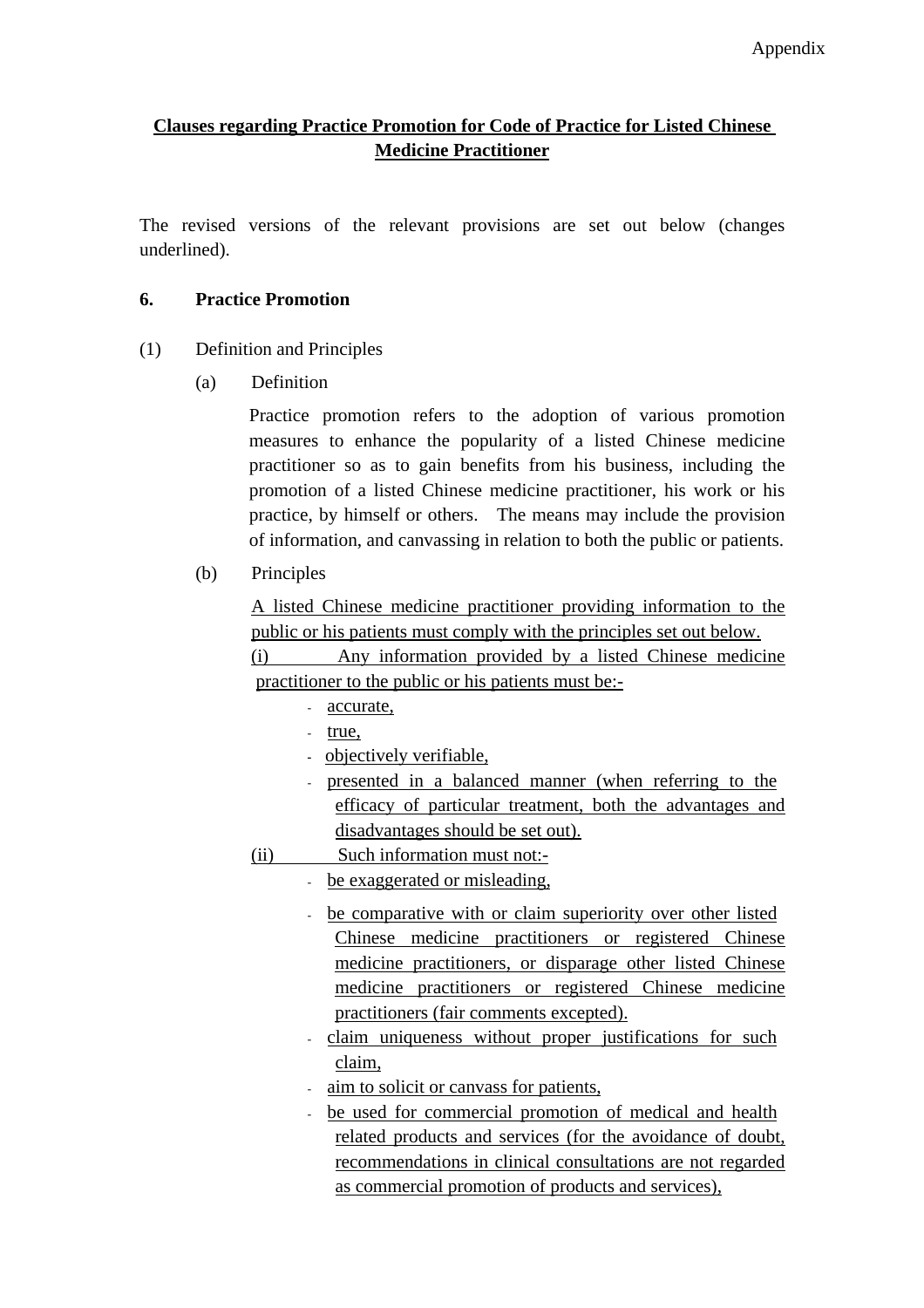- be sensational or unduly inducing,
- arouse unjustified public concern or distress,
- generate unrealistic expectations.
- (2) Relationship with health care and health products organizations
	- (a) Medical and health products and services are offered by a variety of organizations. The Council does not have jurisdiction over such organizations. However, subject to clause (b) below, disciplinary action will be taken against a listed Chinese medicine practitioner where an advertisement in the name of the organization is in effect promotion of the listed Chinese medicine practitioner's practice. In this respect, the Council will look at the actual effect of the advertisement.
	- (b) A listed Chinese medicine practitioner who has any kind of financial or professional relationship with, uses the facilities of, or accepts patients referred by, such an organization, must exercise due diligence (but not merely nominal efforts) to ensure that the organization does not advertise in contravention of the principles and rules applicable to individual doctors. Due diligence shall include acquainting himself with the nature and content of the organization's advertising, and discontinuation of the relationship with an organization which is found to be advertising in contravention of the principles and rules.
	- (c) Under no circumstances should a listed Chinese medicine practitioner permit his professional fees or contact information to be published in an organization's promotional materials.
- (3) Dissemination of information to the public
	- (a) Signs at office

A listed Chinese medicine practitioner may exhibit signs that are related to his practice. The nature, position, size and wording of these signs should be reasonably necessary for the purpose of indicating the location of and entrance to the premises concerned.

(b) Signboards at office

'Signboards' includes any composite notice(s) exhibited by a listed Chinese medicine practitioner to identify his practice to the public:

(i) General criteria: Signboards may only be exhibited on the premises at which the practice they refer to is conducted, and they should not be ornate. Except at night or where they are situated in a dark place, no illumination is allowed and any such illumination should be the minimum necessary to allow the content to be read. Flash signboard is not allowed.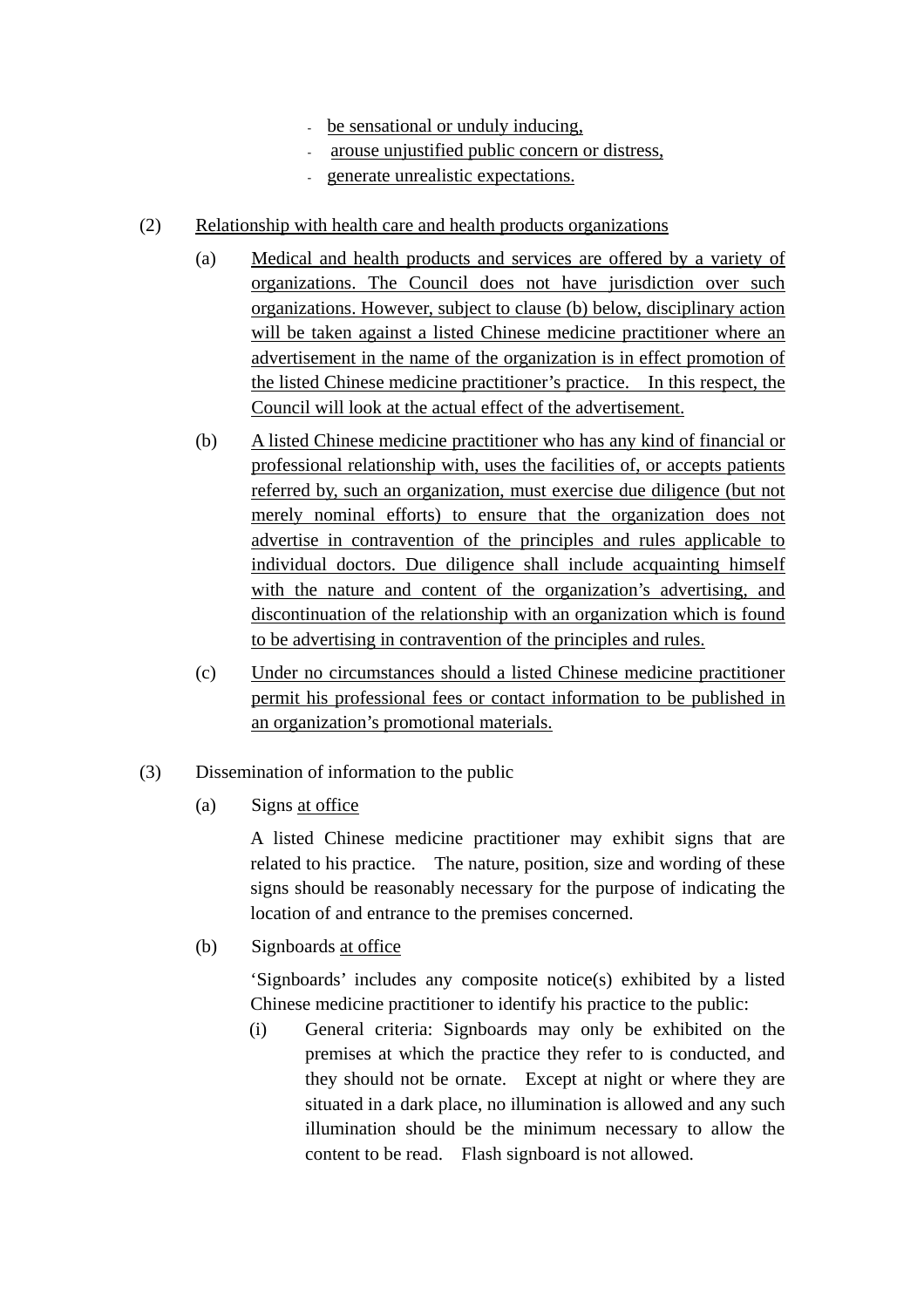- (ii) The particulars which may appear on signboards are:
	- name of the listed Chinese medicine practitioner or the name by which the practice is known, in Chinese and English;
	- Gender of the listed Chinese medicine practitioner;
	- $Language(s) / dialect(s) spoken;$
	- − Chinese title of "中醫" or "中醫師" or English title of "Chinese medicine practitioner";
	- Availability of emergency service and emergency contact telephone number;
	- an indication of the location of the Chinese medicine practitioner's clinic in the building; and − consultation hours.
- (iii) Please refer to Appendix I for the regulation regarding the size, number and position of signboards.
- (c) Service information notices at office

A listed Chinese medicine practitioner may display at the exterior of his office a service information notice bearing the fee schedules and the medical services provided by him. The service information notice must comply with the guidelines set out in Appendix II.

#### (d) Stationery

Stationery means visiting cards, letterheads, envelopes, prescription slips, notices, etc. in connection with the practice. Stationery may only contain the following information:

- (i) name of the listed Chinese medicine practitioner, and (where appropriate) the names of partners, assistants or associates in the practice;
- (ii) Gender of the listed Chinese medicine practitioner;
- (iii) Language(s) / dialect(s) spoken;
- (iv) Chinese title of "中醫" or "中醫師" or English title of "Chinese medicine practitioner";
- (v) Availability of emergency service and emergency contact telephone number;
- (vi) address(es) of the practice;
- (vii) consultation hours; and
- (viii) telephone and facsimile numbers, e-mail information, etc.
- (e) Newspaper announcements

Only announcements of commencement of practice or alteration of conditions of practice (e.g. change of address, partnership, etc.) are permissible in local newspapers. The announcements should be completed within two weeks of the commencement / alteration and should comply with the regulations stipulated in this Code of Practice.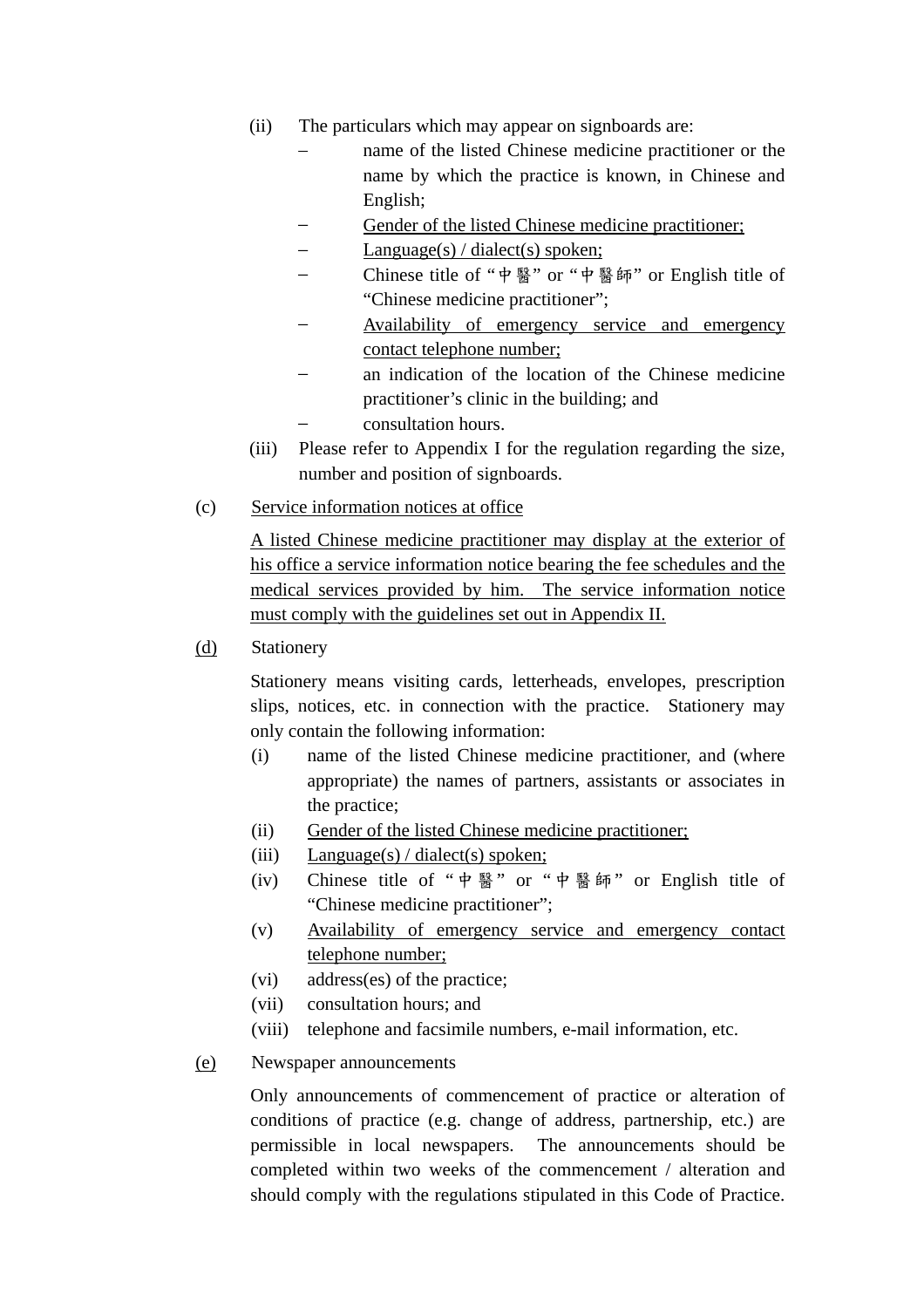The size of the announcement should not exceed 300cm2. A listed Chinese medicine practitioner should not make announcements by other means (including promotion materials either distributed or mailed, radio, TV or e-mail, etc.). Newspaper announcements may contain only the following information:

- (i) name of the listed Chinese medicine practitioner, and (where appropriate) the names of his partners, assistants or associates in the practice;
- (ii) Chinese title of "中醫"or "中醫師" or English title of "Chinese medicine practitioner";
- (iii) address(es) of the practice;
- (iv) consultation hours; and
- (v) telephone and facsimile numbers, e-mail information, etc.
- (f) Telephone directories

Telephone directory entries may be listed under the appropriate descriptive title (e.g. Chinese medicine practitioner) and may contain only the following information:

- (i) name of the listed Chinese medicine practitioner, and (where appropriate) the names of his partners, assistants or associates in the practice;
- (ii) Gender of the listed Chinese medicine practitioner;
- (iii)  $Language(s) / dialect(s) spoken;$
- (iv) Chinese title of "中醫"or "中醫師" or English title of "Chinese medicine practitioner";
- (v) Availability of emergency service and emergency contact telephone number;
- (vi) address(es) of the practice; and
- (vii) telephone number.
- (g) Internet website :

Only the following information may be published on an internet website :

- (i) name of the listed Chinese medicine practitioner, and (where appropriate) the names of his partners, assistants or associates in the practice;
- (ii) Gender of the listed Chinese medicine practitioner;
- (iii) Language(s) / dialect(s) spoken;
- (iv) Chinese title of "中醫" or "中醫師" or English title of "Chinese medicine practitioner";
- (v) Availability of emergency service and emergency contact telephone number;
- (vi) address(es) of the practice;
- (vii) consultation hours; and
- (viii) telephone and facsimile numbers, e-mail information, etc.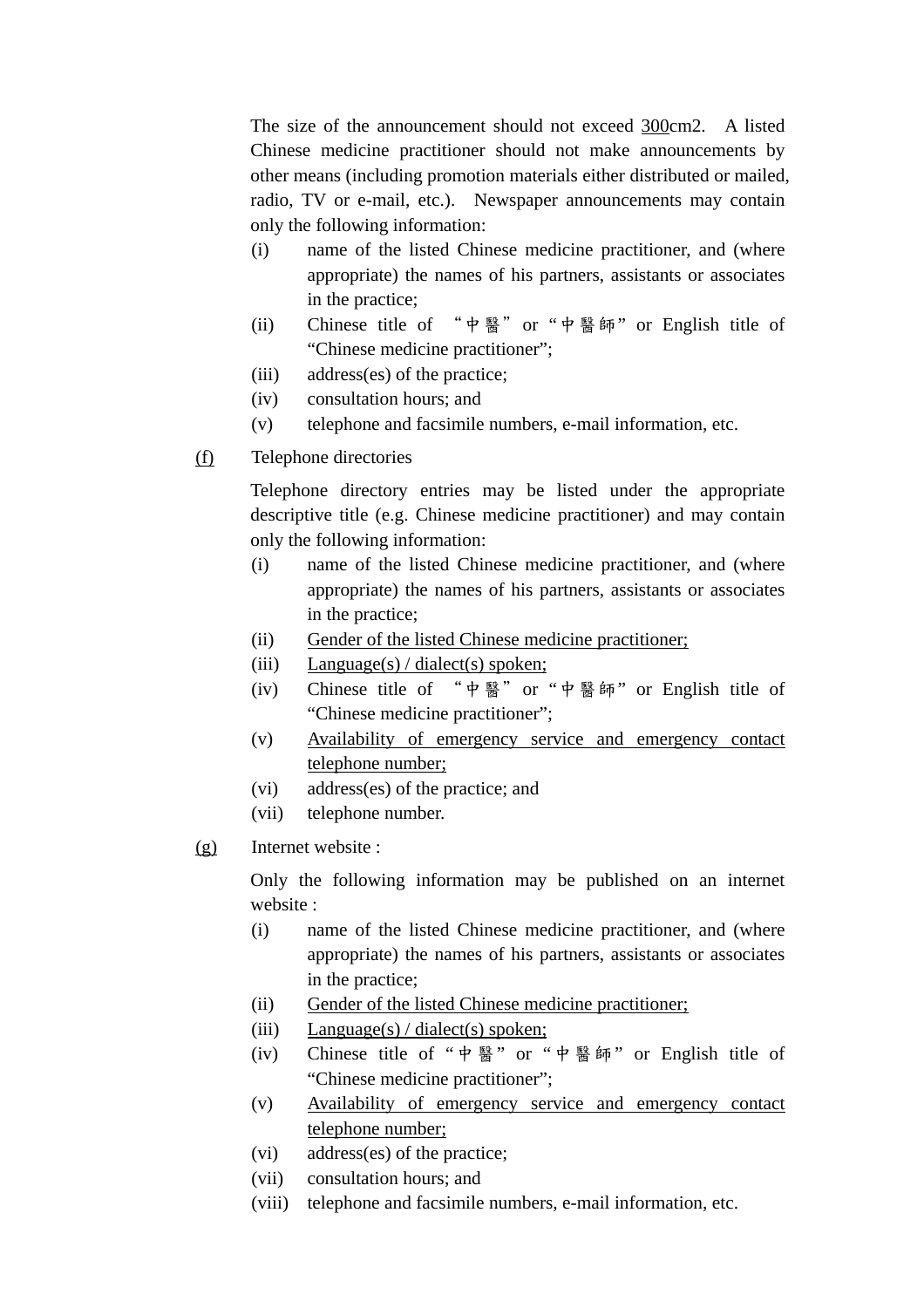### (h) Newspapers, magazines, journals and periodicals

A listed Chinese medicine practitioner may publish his service information in bona fide newspapers, magazines, journals and periodicals for the purpose of enabling the public to make an informed choice of doctors.

A publication published for the predominant purpose of promotion of the products or services of a listed Chinese medicine practitioner or other persons is not regarded as an acceptable newspaper, magazine, journal or periodical for this purpose.

A listed Chinese medicine practitioner who publishes his service information in these publications must ensure that:-

(i) the published information includes only the information which is permitted in Service Information Notices;

(ii) the same rules as to terminology of procedure and operations for Service Information Notices are complied with, and no questionable terminology is adopted;

(iii) a written undertaking is secured from the publisher that his service information will not be published in a manner which may reasonably be regarded as suggesting his endorsement of other medical or health related products/services, such as publication in close proximity to advertisements for those products/services;

(iv) the published information does not exceed the size limit of 300 300cm2, and not more than one notice is published in the same issue of a publication; and

(v) a proper record of the published information and the arrangements for its publication is kept for two years.

- (4) In disseminating information to patients, a listed Chinese medicine practitioner:
	- (a) should conform to the principles and rules of this Code of Practice;
	- (b) should not involve in unsolicited visits or telephone calls by himself or by people acting on his behalf;
	- (c) should not abuse the patient's trust;
	- (d) should not put the patient under undue pressure; and
	- (e) should not offer guarantees to cure particular diseases.
- (5) Canvassing

A listed Chinese medicine practitioner may not promote his service by himself or people acting on his behalf, by means of unsolicited visits or telephone calls, or advertisement through media such as television, radio and posters.

#### (6) Health education activities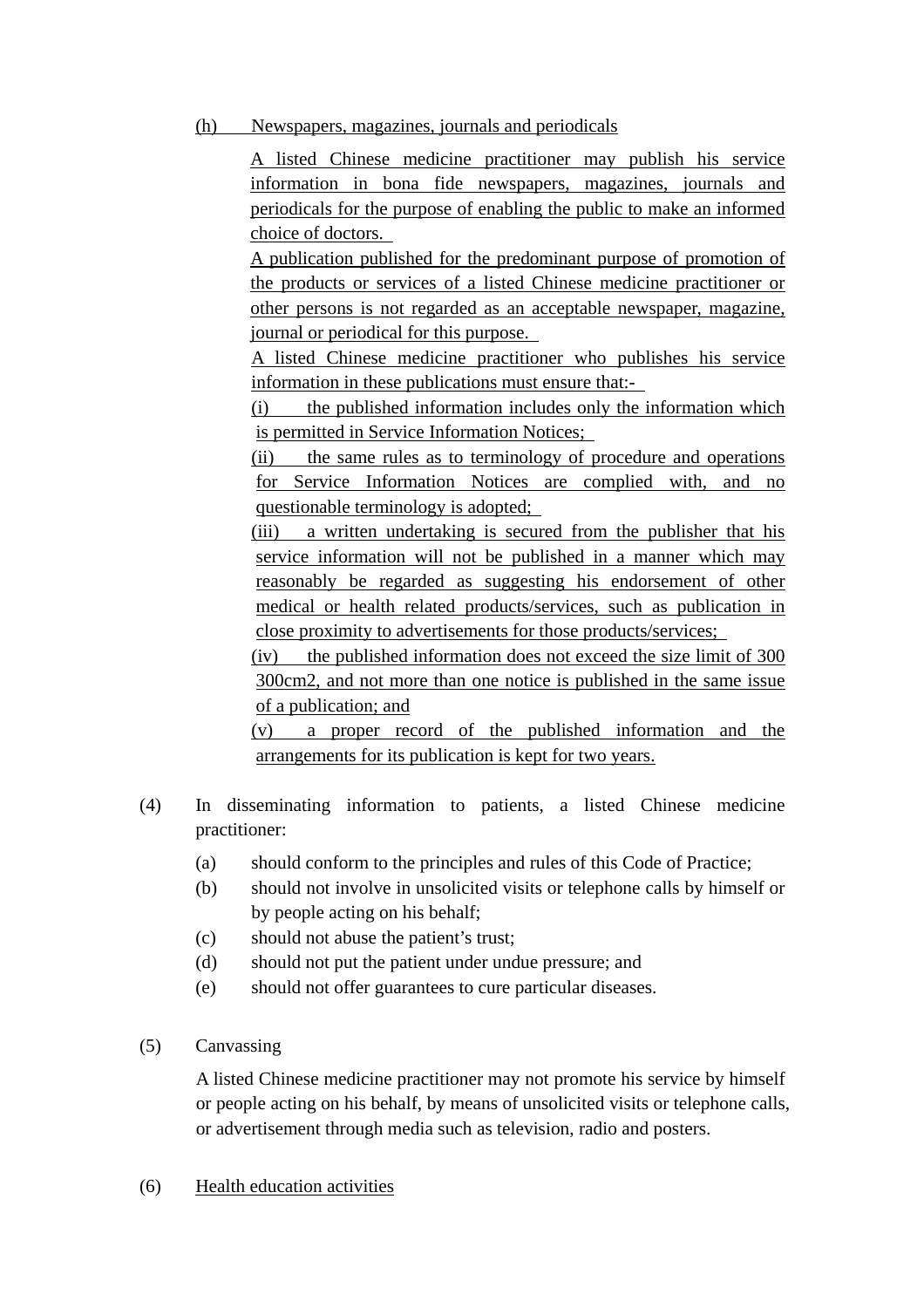- (a) It is appropriate for a doctor to take part in bona fide health education activities, such as lectures and publications. However, he must not exploit such activities for promotion of his practice or to canvass for patients. Any information provided should be objectively verifiable and presented in a balanced manner, without exaggeration of the positive aspects or omission of the significant negative aspects.
- (b) A listed Chinese medicine practitioner should take reasonable steps to ensure that the published or broadcasted materials, either by their contents or the manner they are referred to, do not give the impression that the audience is encouraged to seek consultation or treatment from him or organizations with which he is associated. He should also take reasonable steps to ensure that the materials are not used directly or indirectly for the commercial promotion of any medical and health related products or services.
- (c) Information given to the public should be on the basis of Traditional Chinese Medicine, appropriate and in accordance with general experience. It should be true, lucid and expressed in simple terms. It should not arouse unnecessary public concern or personal distress, or generate unrealistic expectations. Listed Chinese medicine practitioners must not give the impression that they, or the institutions with which they are associated, have unique or special skills or solutions to health problems. Information should not be presented in such a way that it furthers the professional interests of the listed Chinese medicine practitioners concerned, or attracts patients to their care.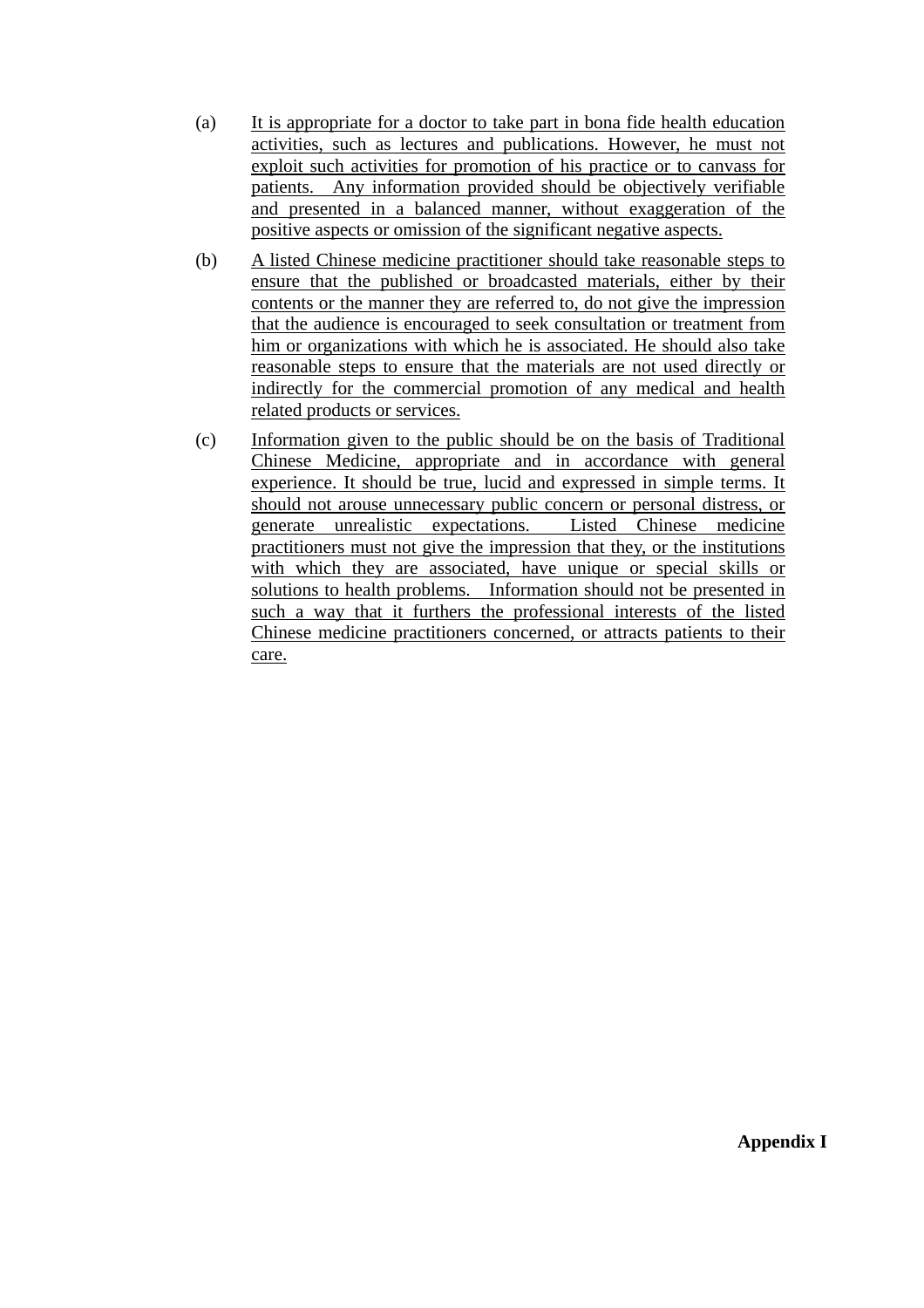### **Size, Number and Position of Signboards**

#### **I. Signboard**

1. The area of a signboard is taken to be the length multiplied by the breadth of its face, or faces, including all borders.

2. The areas of any number of visible faces (i.e. can be read from different directions) on the signboards must not in aggregate exceed the permitted maximum size of signboards in that precise location. (Please refer to paragraph 4 and 6)

3. The maximum number of signboards a listed Chinese medicine practitioner is permitted to exhibit in total includes the number "Generally permitted" plus the number shown under "Additional signboards permitted".

### **Generally permitted**

4. Every listed Chinese medicine practitioner is permitted to exhibit not more than two signboards on or beside that door which gives immediate and direct access to his premises. The size of the signboards beside that door must not exceed 0.93m<sup>2</sup>  $(10 \text{ft}^2)$ .

### **Additional signboards permitted**

5. A listed Chinese medicine practitioner may exhibit additional signboards under the following conditions:

- (a) For Ground Floor offices with direct access from the pavement One signboard: the wording of which is visible from the street, exhibited below first floor level.
- (b) For offices situated within a building having one public entrance
	- One signboard: the wording of which is visible from the street, exhibited at the floor level where the practice is conducted.
		- One signboard: the wording of which is visible from the street, exhibited adjacent to the public entrance to the building.
- (c) For offices situated within a building having more than one public entrance One signboard: the wording of which is visible from the street,
	- exhibited at the floor level where the practice is conducted.

Two signboards: the wording of which is visible from the street,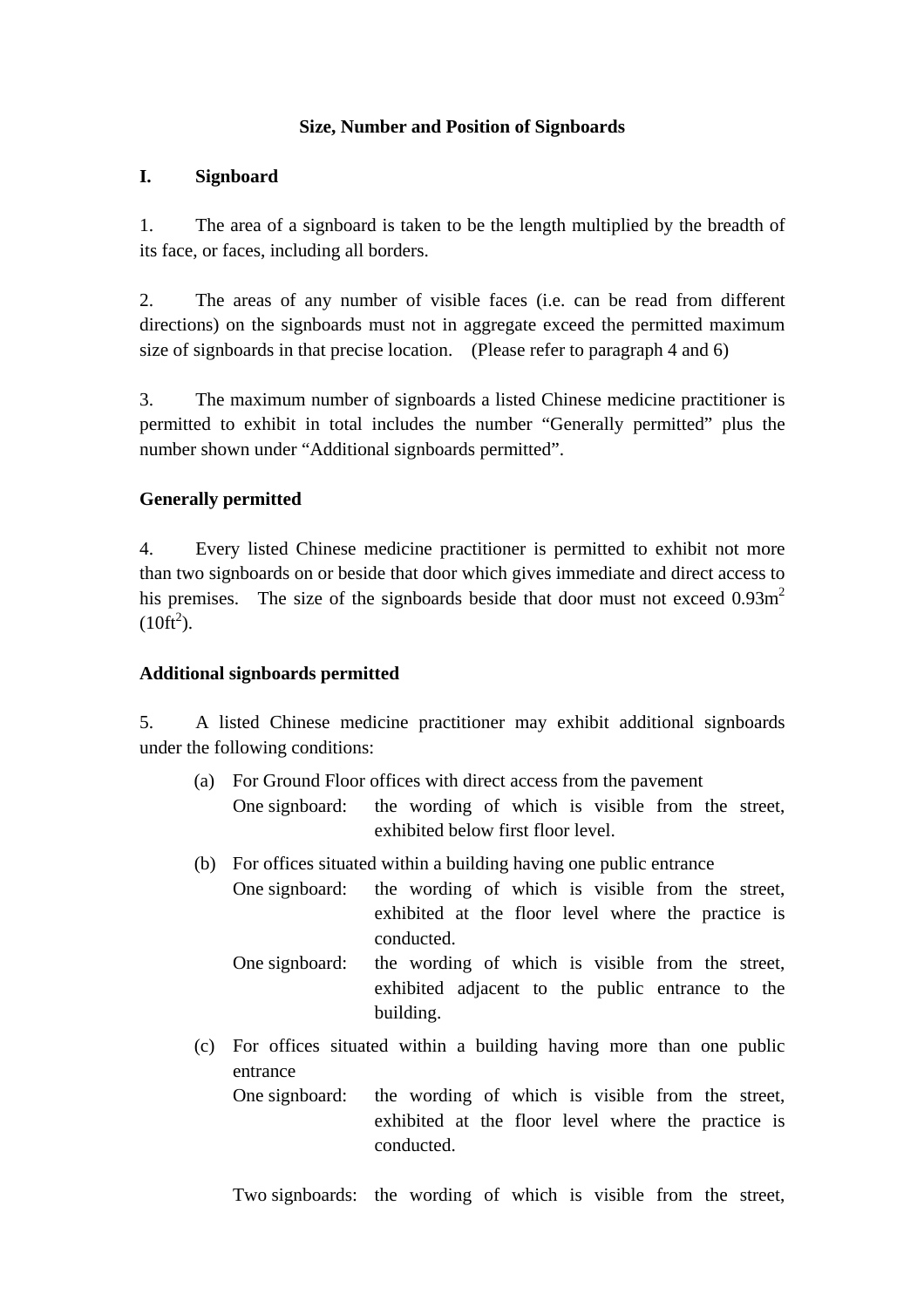exhibited adjacent to a maximum of two public entrances to the building.

- 6. Regulation of additional signboards permitted to exhibit is as belows:
	- (a) No additional signboard exhibited below First Floor level may exceed  $0.93 \text{ m}^2 (10 \text{ft}^2)$ .
	- (b) No additional signboard exhibited at Mezzanine Floor or First Floor level may exceed  $1.21m^2$  (13ft<sup>2</sup>).
	- (c) No additional signboard exhibited at a level above First Floor level may exceed  $1.86m^2(20ft^2)$ .

# **II. Directory Boards**

7. Where directory boards are provided in buildings having a number of entrances and lobbies, there will be no objection to the use of whatever number of boards are provided. The particulars which may appear on directory boards are those which may appear on signboards. Each entry must conform to the standard size for every other entry on the board.

## **III. Directional Notices**

8. Directional notices must contain only the name of the listed Chinese medicine practitioner, the permitted prefix and the location of his premises. They can be exhibited only inside a building. The numbers which may be exhibited will be left to the discretion of the practitioner but the guidance given at Part 3 section 6(3) of this Code on "Practice Promotion" must be given due consideration.

9. Directional notices must not exceed  $0.1 \text{m}^2 (1 \text{ft}^2)$  in area and all borders must be included in the calculation.

## **IV. Notices of Consulting Hours**

10. Every listed Chinese medicine practitioner is permitted to exhibit one separate notice containing his name and details of his consultation hours provided that his information is not already shown on some other sign. The placement of such a notice is left entirely to the practitioner. However, it is emphasized that only one such notice is permitted and its maximum size, including borders, is limited to  $0.2m<sup>2</sup>$  $(2ft^2)$ .